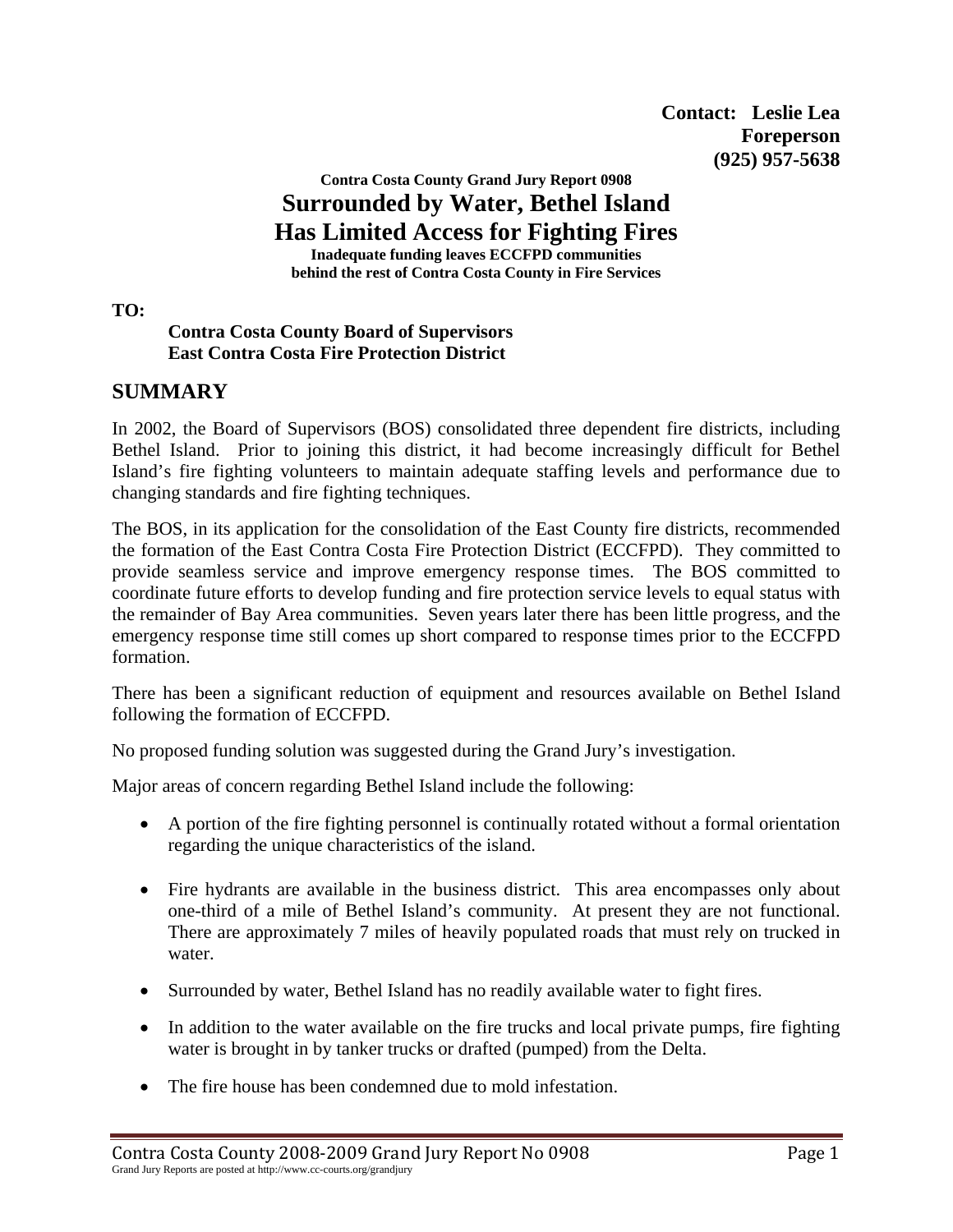## **BACKGROUND**

There have been a number of fires and medical emergencies that bring into question whether the new East Contra Costa Fire Protection District is performing adequately. These instances, coupled with news articles and citizen's complaints, triggered an investigation by the Grand Jury in July, 2008.



On September 8, 2008, 54 firefighters and 18 trucks battled a fire on Bethel Island. The fire involved the destruction of two houses located next to Taylor Slough levee. Immediate access to the levee was delayed due to confusion over the location of the keys that would provide vehicle access. A steel cable eventually had to be cut before equipment could be properly positioned to draft water from the Delta. The appropriate keys were subsequently located in one of the fire trucks. An image of one of the destroyed homes is shown on the next page. (Picture courtesy of Glenn Peck).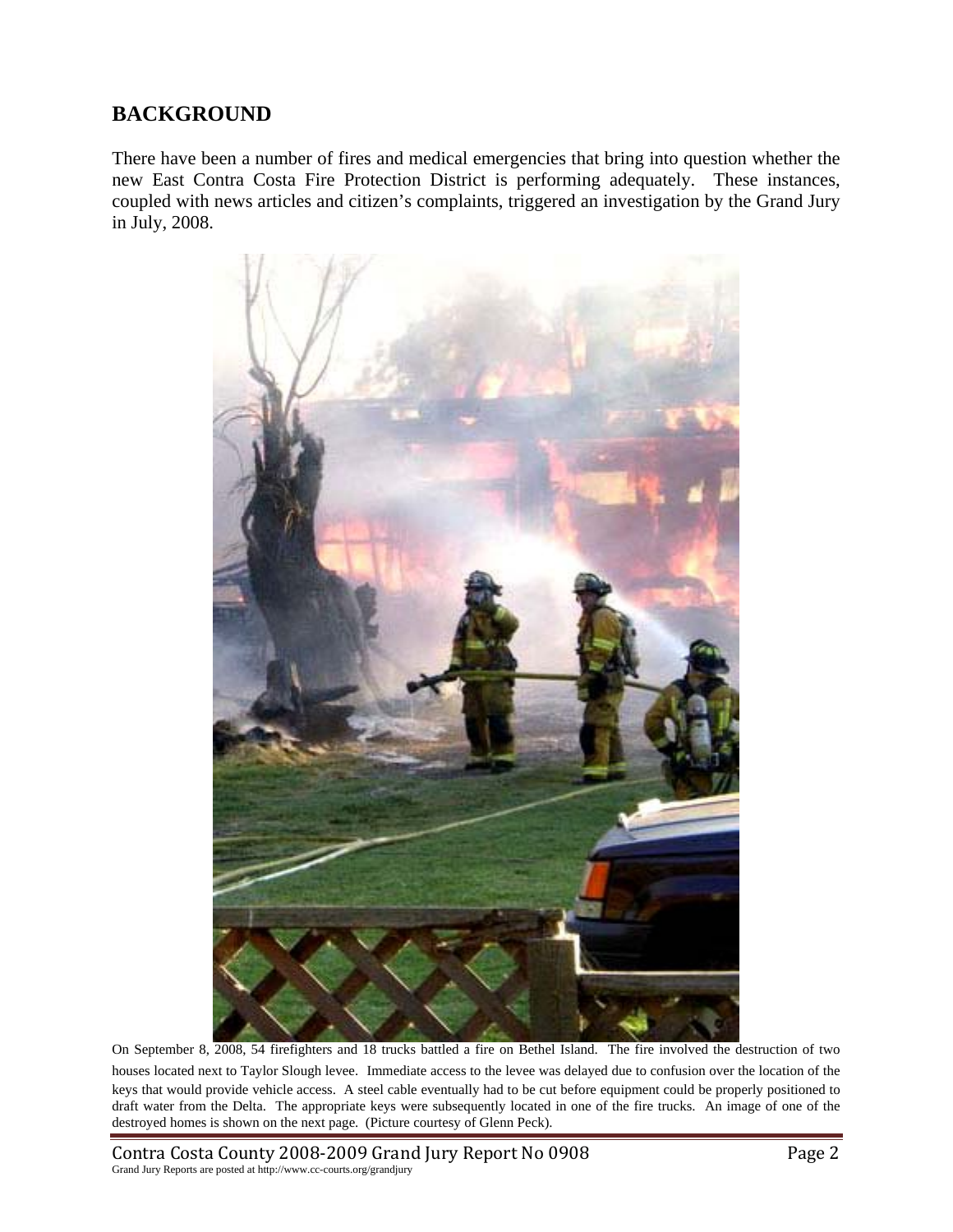

(Picture courtesy of Glenn Peck)

Bethel Island is an unincorporated community in the extreme eastern portion of Contra Costa County. The community has a number of small businesses and about 2,400 residents. The island contains about 3,500 acres of reclaimed lands, over 95% of which lie below sea level. It is protected by a man-made levee. The levee is 11.5 miles in length and defines the outer perimeter of the island. Bethel Island Bridge is the only vehicular access to the island.



Aerial view of Bethel Island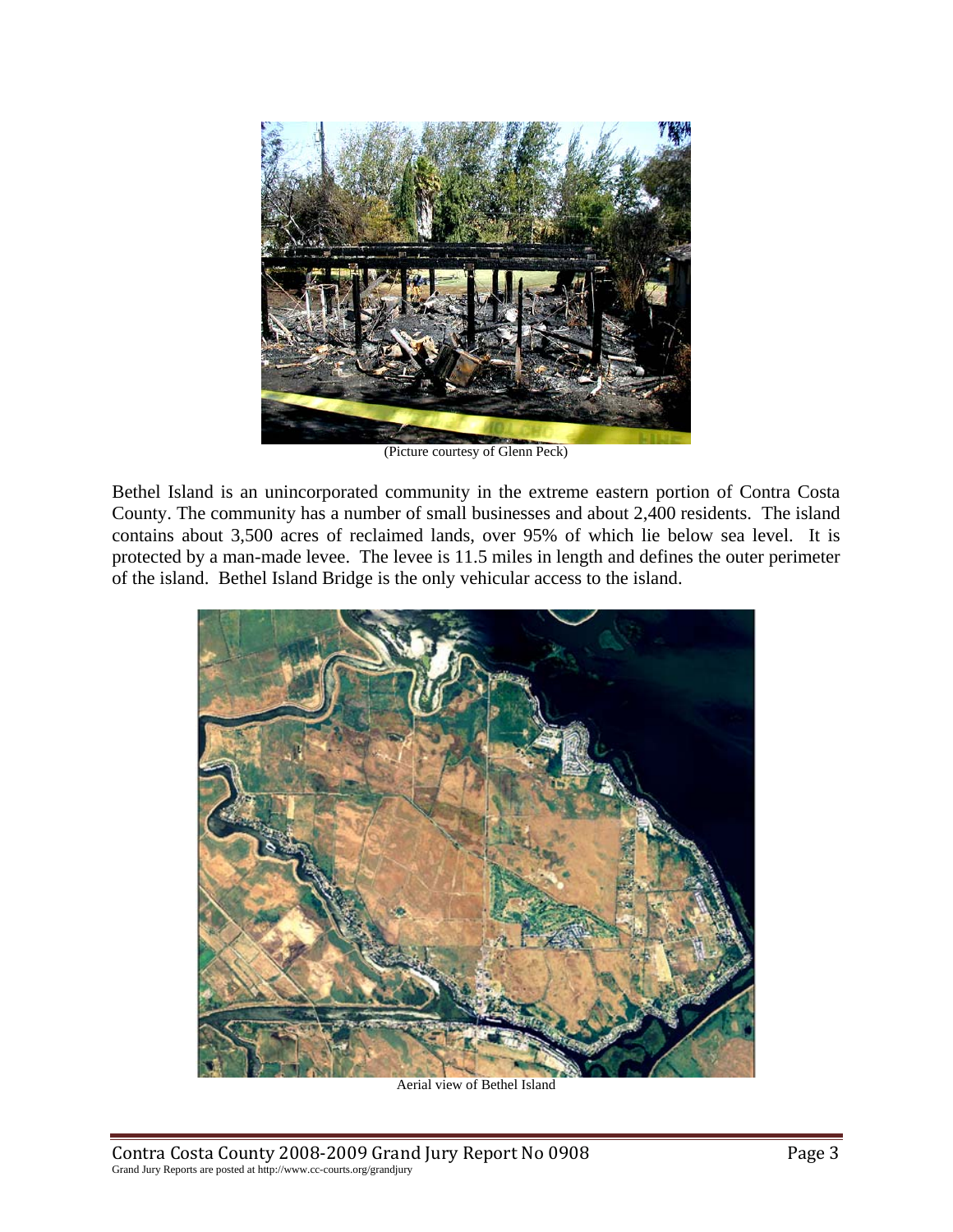Delta Coves, a new sub-division, has completed most of its required infrastructure. Numerous economic issues have delayed the development of the project indefinitely. This new development could add approximately 500 new homes, 50 condominiums, a club house, a new fire house and other amenities. Although fire hydrants are in place, a source of water will have to be acquired prior to any further construction.



Delta Coves, a partially developed subdivision on Bethel Island without water to the fire hydrants

Fire protection and medical assistance were provided at one time by volunteers. Subsequently there was a paid Fire Chief, an Assistant Chief, and a communications technician. The paid full time personnel were reduced by eliminating the Assistant Chief position during 1993-1994. The number of volunteers at that time varied from 15 to 35 people.

During the 1990's it became apparent that the primarily volunteer fire department of Bethel Island could not comply with State and Federal public safety regulations. The two water boats were aging. The level of service relative to wild fire abatement was dropping and for any given fire, zero to 15 volunteers would show up.

A county study determined that a consolidated fire district made up of nine fire stations within seven communities, including Bethel Island, would provide a better solution. The ECCFPD was formed in 2002.

One issue critically separating each community is the division of property taxes allocated for fire protection. Each community has a different rate; the lowest is 6 cents per dollar and the highest 16 cents per dollar.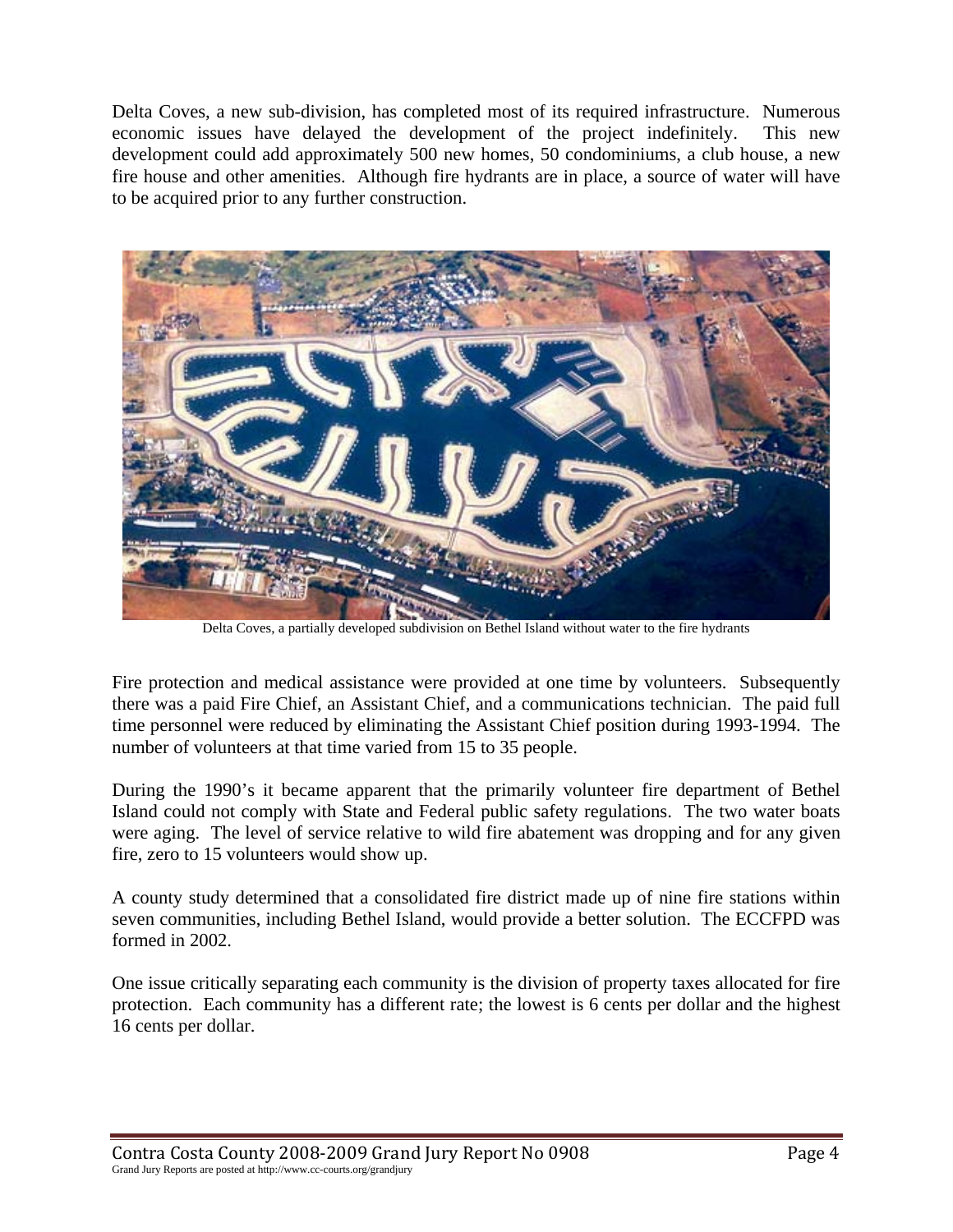## **FINDINGS**

1

#### **Fire Department Staffing, Facilities, and Equipment Prior to the Formation of ECCFPD.**

- 1. Bethel Island had 15 to 35 active volunteer fire fighters who were paid on-call.
- 2. It became increasingly difficult to use volunteers because of changing standards and fire fighting techniques.
- 3. Prior to the formation of ECCFPD, fire fighting equipment consisted of two fire engines for fighting structural fires, two designated for grass and brush fires, two fire boats (converted recreational vessels), at least one water tender, and a rescue unit.
- 4. The Volunteer Fire Department was composed of residents of Bethel Island who were knowledgeable regarding the unusual pattern of roads, street names, and points of access.
- 5. In the 1970s, salaried staff consisted of a Fire Chief, an Assistant Chief, and a communications technician. In 1993-94 the Assistant Chief position was eliminated.
- 6. The salaried full time personnel were basically day time with a variable number of volunteers available after hours and weekends. Usually, some personnel were on site 24 hours per day 7 days per week.
- 7. Just prior to the formation of the ECCFPD, it became difficult to maintain an acceptable level of service.

### **Fire Department Staffing, Facilities, and Equipment After the Formation of ECCFPD.**

- 8. The ECCFPD was formed in September of 2002. The new District was a consolidation of three dependent Districts in the eastern part of Contra Costa County, Bethel Island, East Diablo and Oakley. The consolidation resulted in nine fire stations within seven communities<sup>1</sup>, including Bethel Island and other unincorporated areas.
- 9. The BOS application to the Local Agency Formation Commission (LAFCO) for the consolidation of East County fire departments to form the ECCFPD contained the following: "*It is the intention of the Board of Supervisors to unify the three districts into a single district that will provide seamless service in a way that will enhance the emergency response network within projected revenues. It is also intended to coordinate future efforts to develop funding and fire protection service levels to equal status with the remainder of Bay Area communities.***"**

<sup>&</sup>lt;sup>1</sup> Bethel Island, Oakley, Knightsen, Brentwood, Byron, Discovery Bay, and Marsh Creek-Morgan Territory area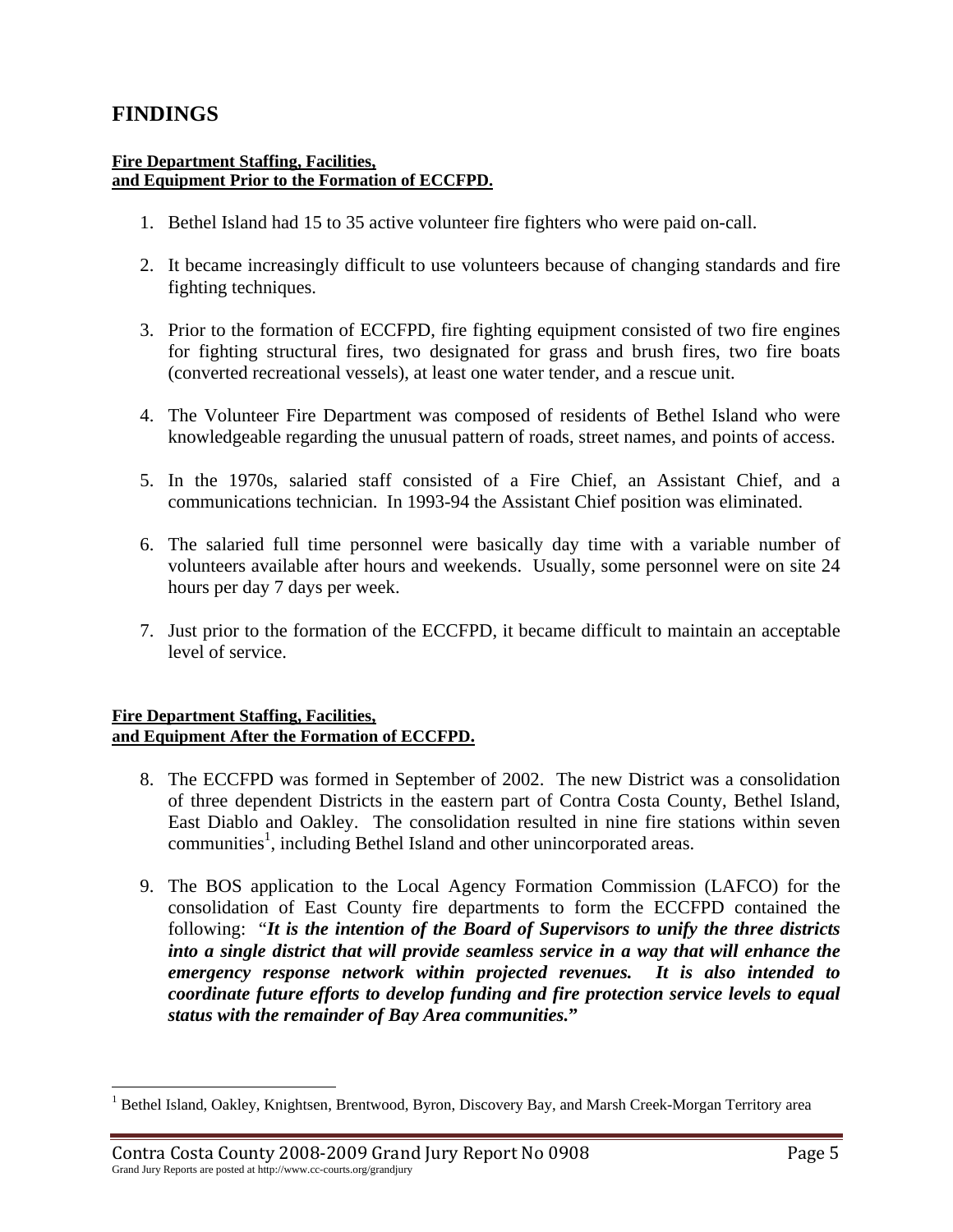- 10. According to ECCFPD, fire fighting procedures for Bethel Island are as follows: At the first alarm, one engine and two firefighters will be dispatched to the fire. Simultaneously, a fire engine will be sent to cover the Bethel Island station from a nearby community. If necessary, reserve fire fighters can be called to provide additional support.
- 11. Following the formation of ECCFPD, fire fighting equipment and resources no longer available on Bethel Island are:
	- two fire engines for grass and brush fires,
	- two fire boats that were converted from recreational vessels,
	- one water tender,
	- the volunteer fire fighters.

The current complement of equipment and resources located at Bethel Island are two fire engines and two fire fighters and a contracted rescue unit.

12. ECCFPD recently acquired a state-of-the-art fire boat, which uses a two to three-person crew. This boat is on call for all of Contra Costa County and surrounding waterways. Therefore, it may or may not be available at any given time because of its coverage area. If the boat is required to fight a fire, firefighters from one of the responding fire engines could board the boat at the scene to achieve the needed crew size.



A recently acquired state-of-the-art fire boat for use in Contra Costa County

- 13. The ECCFPD has stated that fire trucks have a shorter response time than a boat. For that reason the fire boat is not the primary piece of fire fighting equipment.
- 14. Currently, Bethel Island fire station is staffed with six firefighters (2 per shift). Four are relatively long term. The remaining two firefighters are rotated in from elsewhere in the District.
- 15. ECCFPD has contracted with American Medical Response (AMR) to provide three paramedics who are shared throughout the District. One paramedic is stationed at Bethel Island.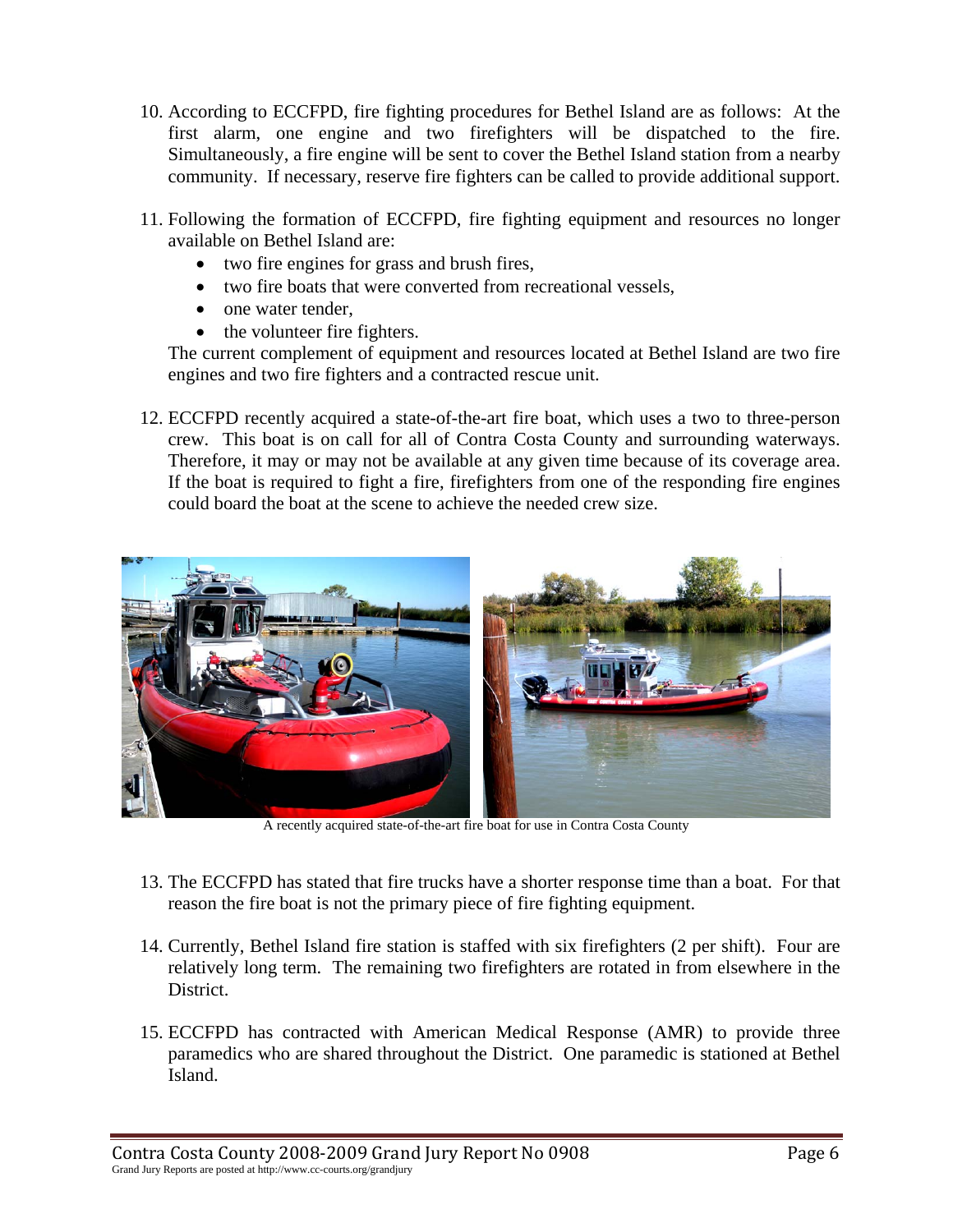16. The system required to keep the water flowing to the business district hydrants failed in 2006 and has not been repaired or replaced. The pipes are old and in questionable condition. This pumping system, if operational, would provide water to service the business district. In addition to the 1,250 gallons of water available on the fire trucks, and local private working pumps, water to fight fires is brought in by tanker trucks or drafted (pumped) from the Delta. The Grand Jury was unable to determine the ownership of the pump and hydrants.



Abandoned Pump Intended for Fire Protection of Bethel Island's Business District



**Abandoned switch meter box for pump, and an unused corroded fire hydrant in the business district** 

- 17. Water Tenders (Water Trucks) brought from off of the island must be used to replace the inoperable water hydrants. The water supply is limited.
- 18. There are private wells and water systems on Bethel Island, but with few exceptions they do not provide water for fire protection.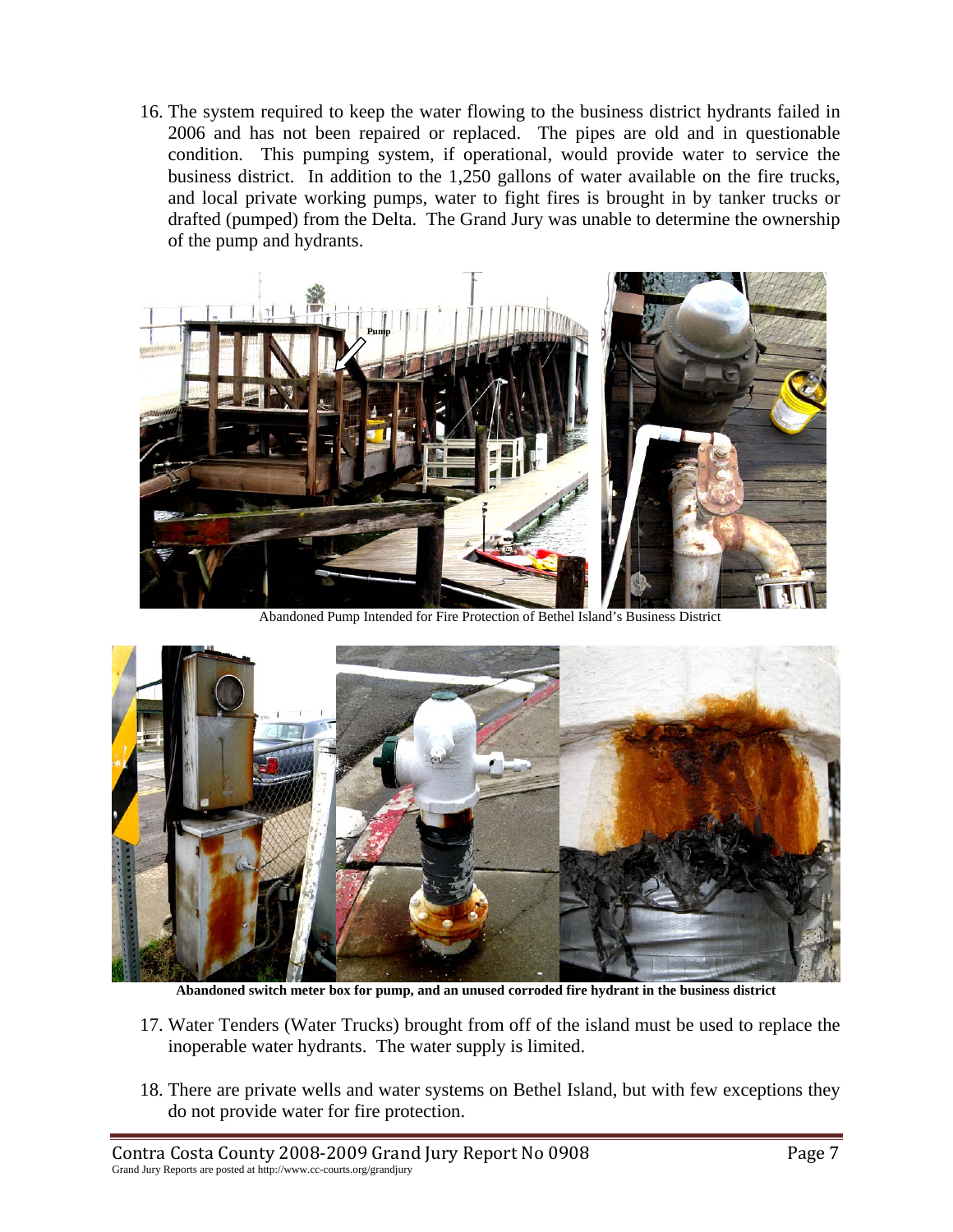- 19. Prior to the formation of ECCFPD in 2002, there were approximately 450 calls per year on Bethel Island with an average response time of slightly more than 6 minutes.
- 20. After the consolidation, the actual response time was recorded at approximately 10 minutes. A 2006 report by Citygate Associates showed that ECCFPD response times should be 5 minutes.
- 21. Between November 1, 2007 and November 30, 2008, Fire District logs indicate average response times for fires were more than 8 minutes.



 The Fire House photographed in the 1940s and in February 2009. This fire house has been condemned and will be replaced in the near future. The two trucks currently assigned to Bethel Island have water capacities of 500 and 750 gallons of water. If needed, additional water must be brought in by tanker trucks.

- 22. The fire station is uninhabitable due to the presence of mold. This requires the leasing of temporary facilities for the housing of personnel. Only firefighting equipment is permitted in the existing building. When permits are issued, it will be demolished.
- 23. ECCFPD firefighter's wages and benefits are the lowest in Contra Costa County.
- 24. The District provides no formal training of personnel regarding the confusing street patterns, names, and terrain of Bethel Island.
- 25. The ECCFPD provides no formalized performance evaluations or objectives related to all fire fighting personnel.
- 26. Delta Coves has most of its infrastructure requirements completed. Economic issues have delayed the development of the project indefinitely. Although fire hydrants are in place, a source of water will have to be acquired prior to any construction.
- 27. The ECCFPD Fire Chief reports to the BOS and the County Administrator.
- 28. The ECCFPD encompasses portions of Supervisorial Districts Three and Five.